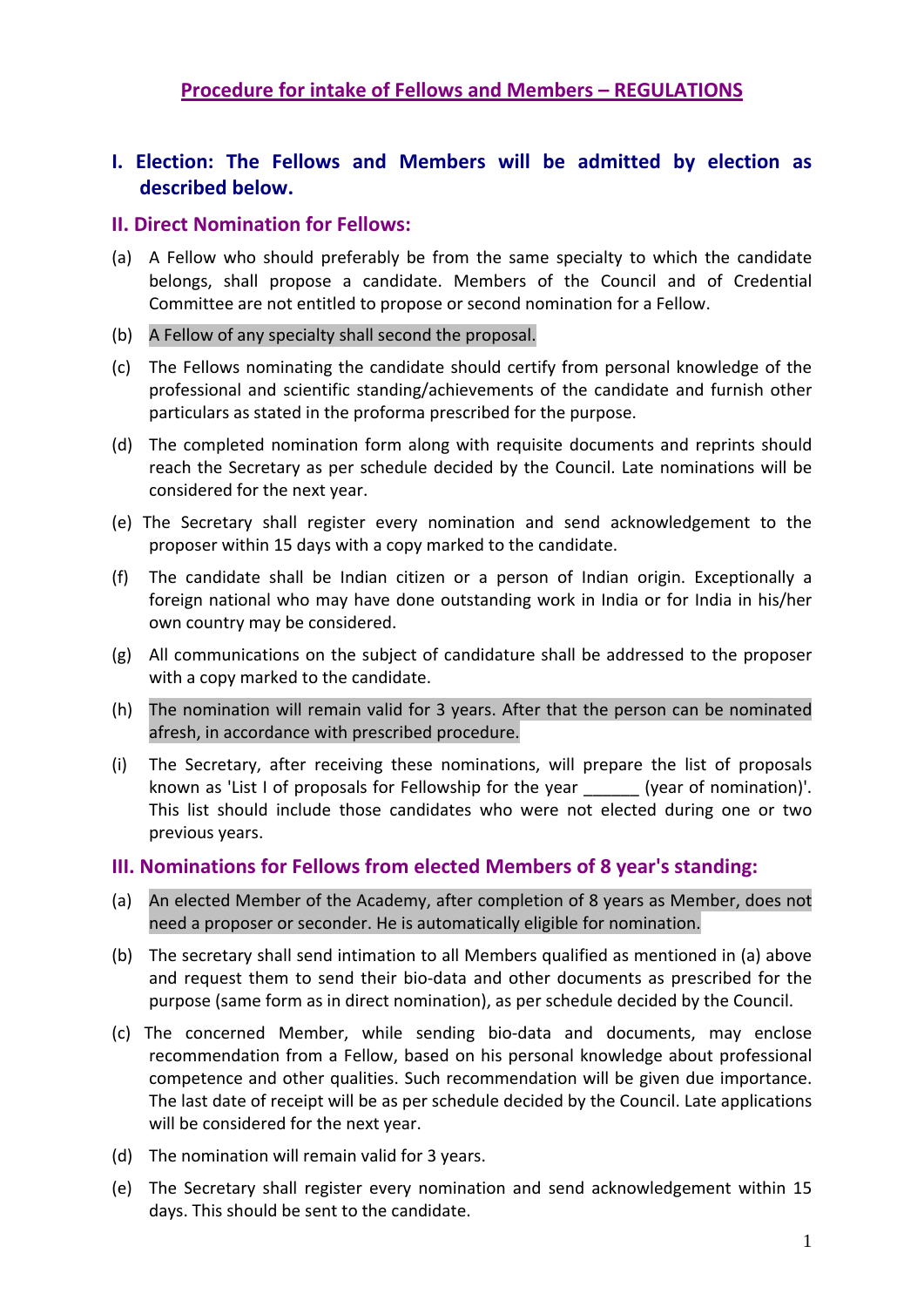- (f) Members admitted by passing examination held by NBE are not eligible for consideration under this category.
- (g) The member applying for Fellowship shall update his/her bio‐data in the prescribed format for 3 consecutive years.
- (h) A fresh application for advancement may be made after a lapse of 2 years, if the candidate is not selected during 3 consecutive years.
- (i) All communications on the subject of candidature shall be addressed to the Member concerned.
- (j) The secretary, after receiving the nomination will prepare a list of the proposals, known as 'List II of proposals for Fellowship for the year \_\_\_\_\_\_\_\_\_\_ (year of selection)'. This list should include those candidates who were not elected on one or two "occasions earlier".

#### **IV. Nominations for Members by election:**

- (a) A Fellow of any specialty, shall propose a candidate. Members of the Council and of Credential Committee are not entitled to propose or second nomination for a Member.
- (b) A Fellow of any specialty shall second the proposal.
- (c) The Fellows nominating the candidate should certify from personal knowledge of the professional and scientific standing/achievements of the candidate and furnish other particulars as stated in the form prescribed for the purpose.
- (d) The completed nomination form along with requisite documents and reprints should reach the Secretary as per schedule decided by the Council. Late nominations will be considered for the following year.
- (e) The Secretary shall register every nomination and send acknowledgement to the proposer within 15 days. This should be sent to the proposer, copy endorsed to the candidate.
- (f) The candidate shall be an Indian citizen.
- (g) All communications on the subject of candidature shall be addressed to the proposer, copy endorsed to the candidate.
- (h) The nomination will remain valid for 3 years. After that the person can be nominated through a fresh application after a lapse of 2 years, in accordance with the prescribed procedures.
- (i) The Secretary, after receiving these nominations, will prepare the list of proposals known as 'List III of proposals for Membership for the year \_\_\_\_\_\_ (year of selection)'. This list should include those proposals which were not approved (selected as) during the previous year.